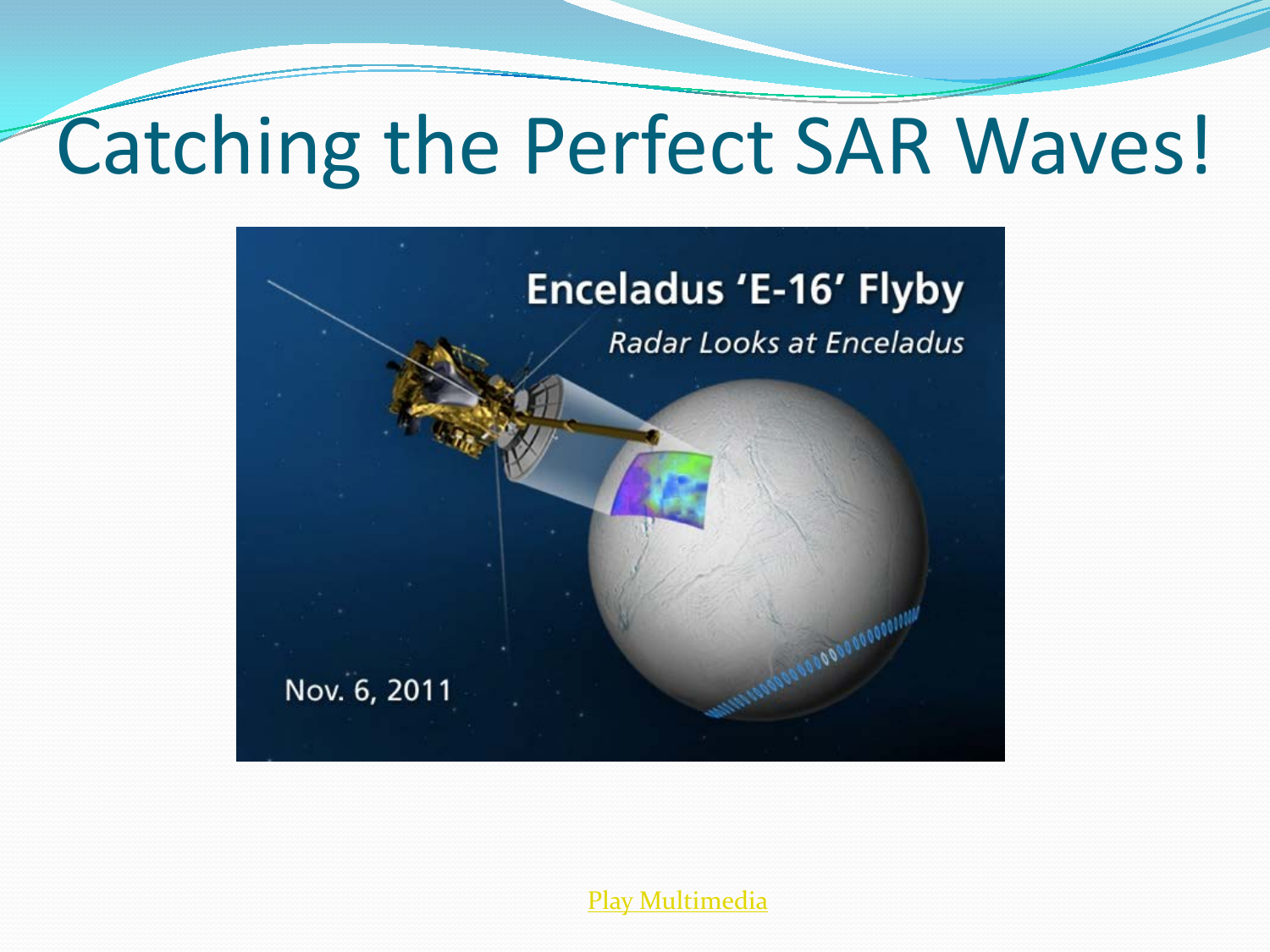## **Outline**

- Wave Basics
- Electromagnetic Spectrum Tour
- Radio Detection And Ranging (Radar)
- SAR vs. ISAR
- Applications in Geometry
- Rise to the challenge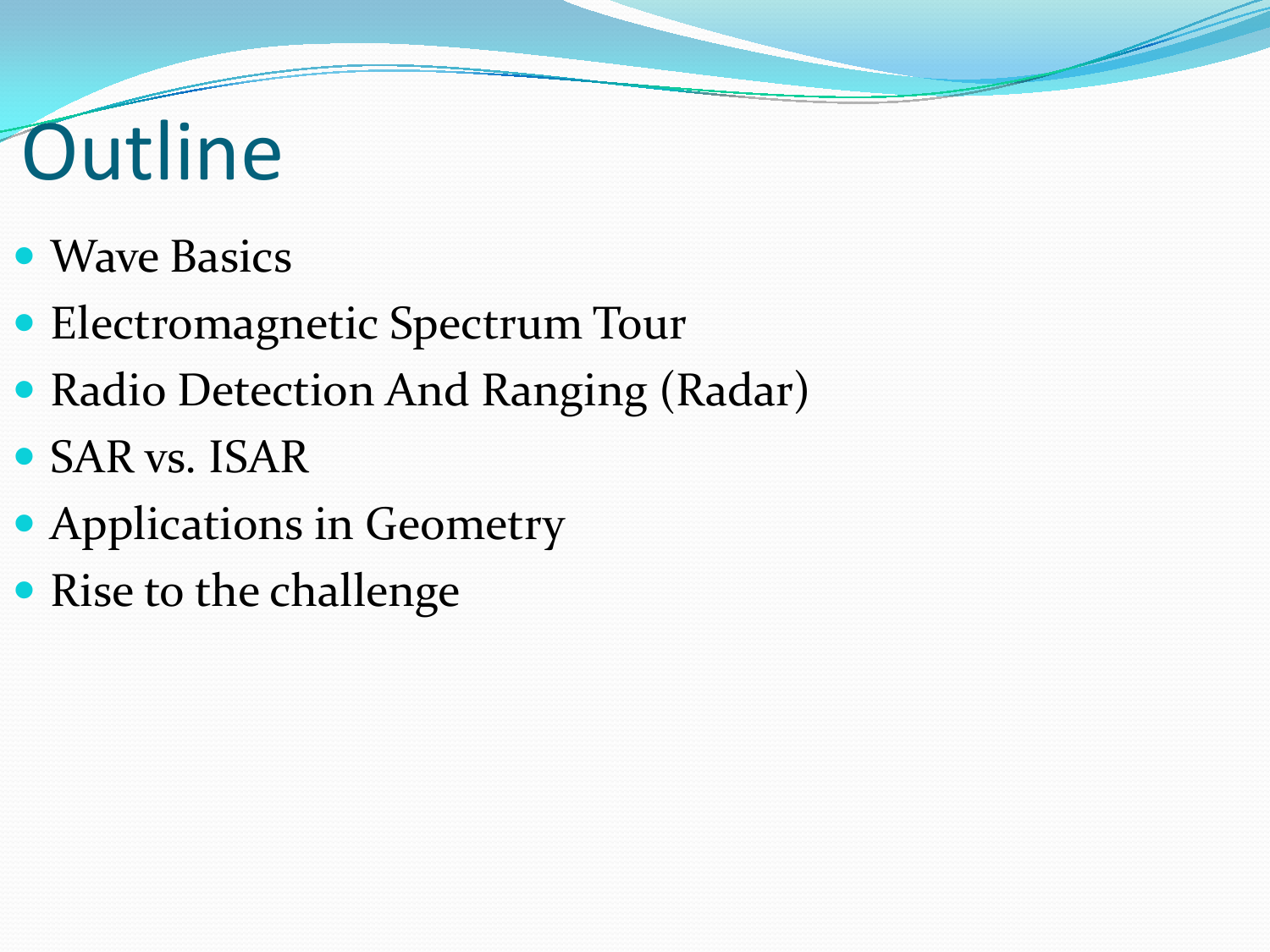#### **Wave Basics**

- A **wave** is a continuous oscillation of energy in space time.
- The **frequency** of each wave is determined by measuring the number of repetitions an event occurred within a given time period then dividing the number of repetitions by the length of the time period. Frequency:  $f = #$  of repetitions/time
- The **amplitude** of a wave is maximum or minimum magnitude of an oscillation.
- The **wave length** is the distance at which the wave's pattern repeats.
- Waves are reflected, absorbed, diffracted, and scattered.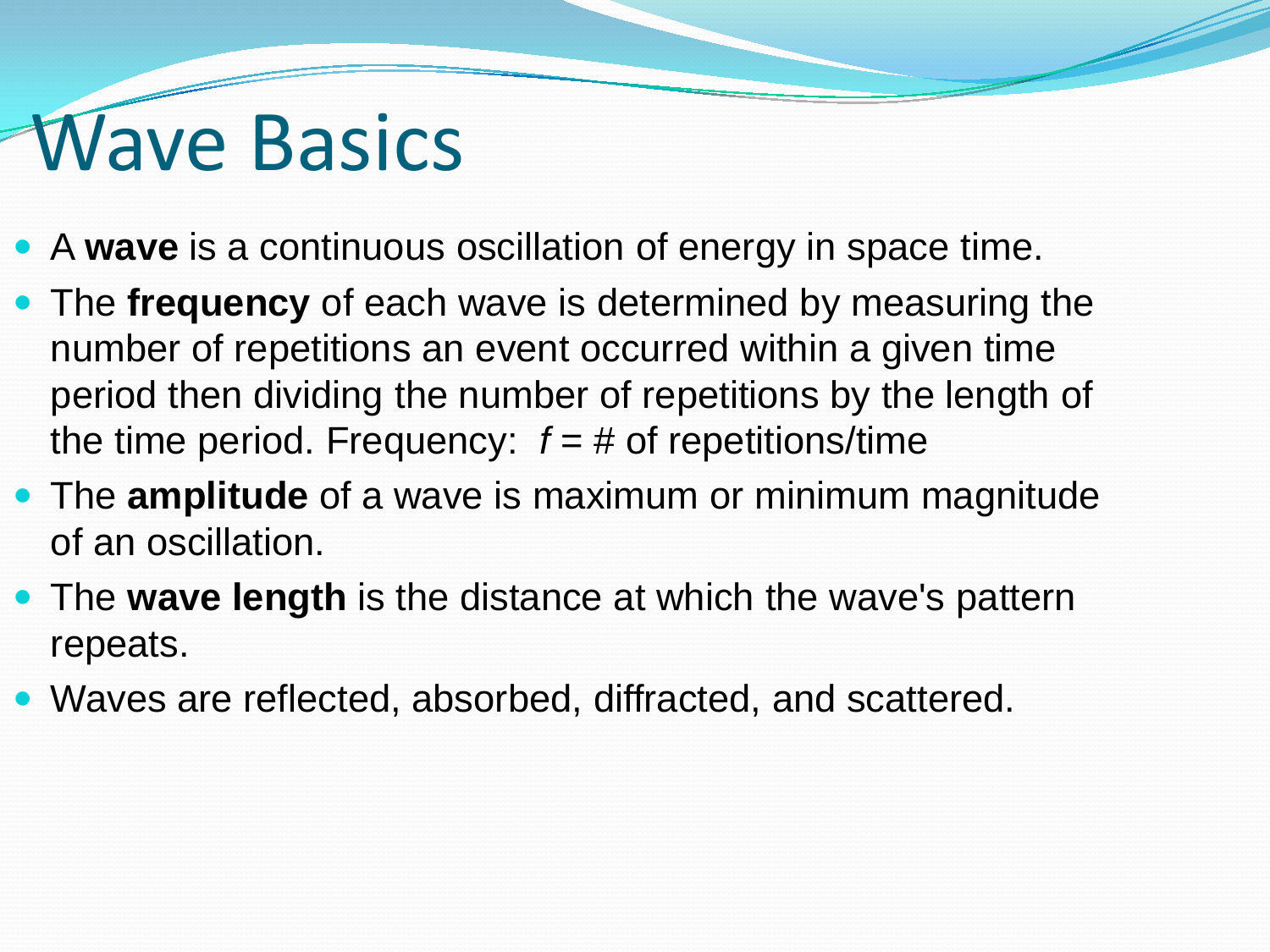## **Wave Basics**

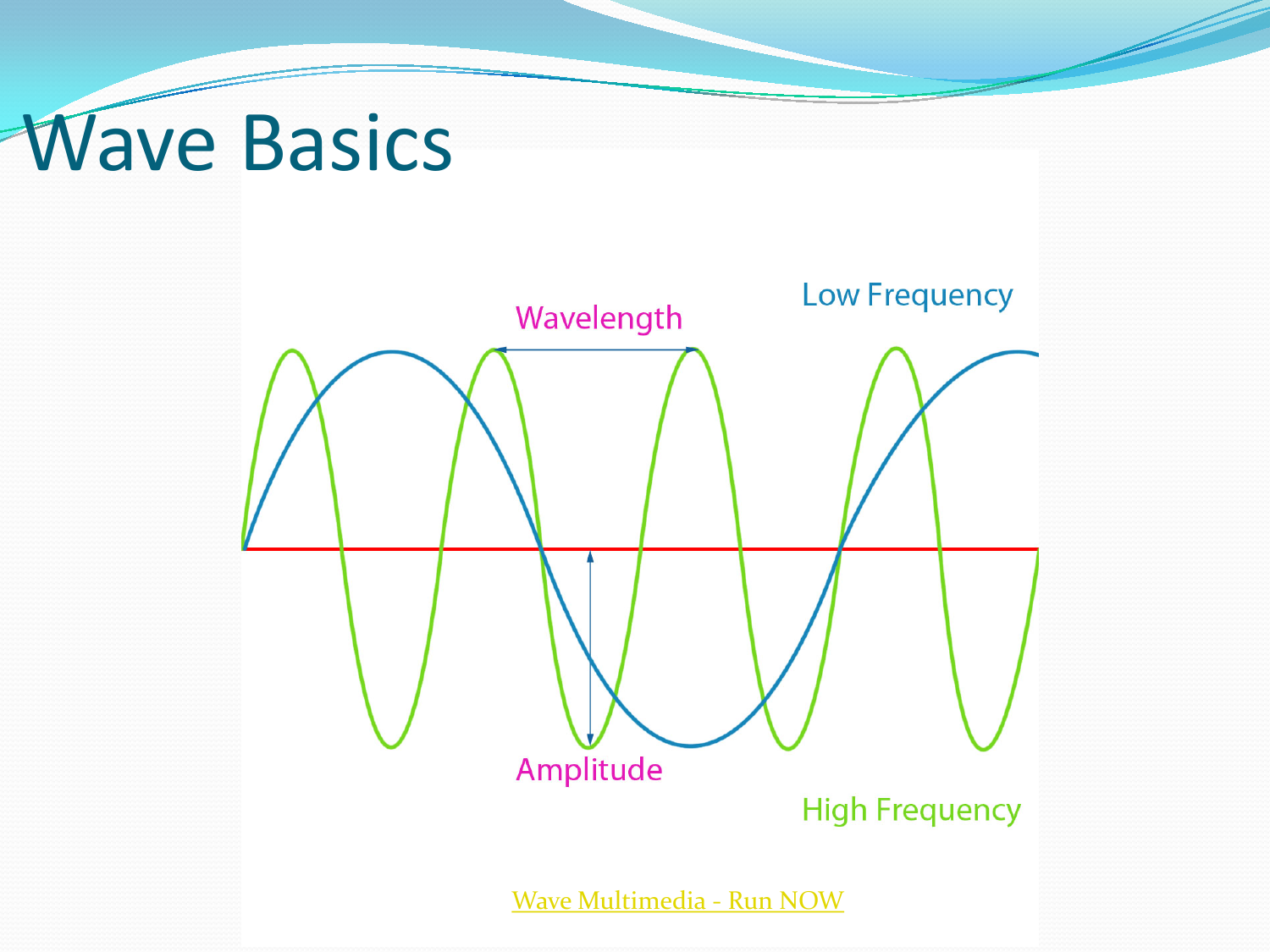#### Electromagnetic Spectrum Tour

- Engineers use all types of electromagnetic waves when working, researching, and playing!
- There are seven electromagnetic radiation waves: Radio, Microwaves, Infrared, Visible, Ultraviolet, Xrays, and Gamma-rays.
- The distinguishing characteristics among waves are: frequency, wave length, and radiation energy.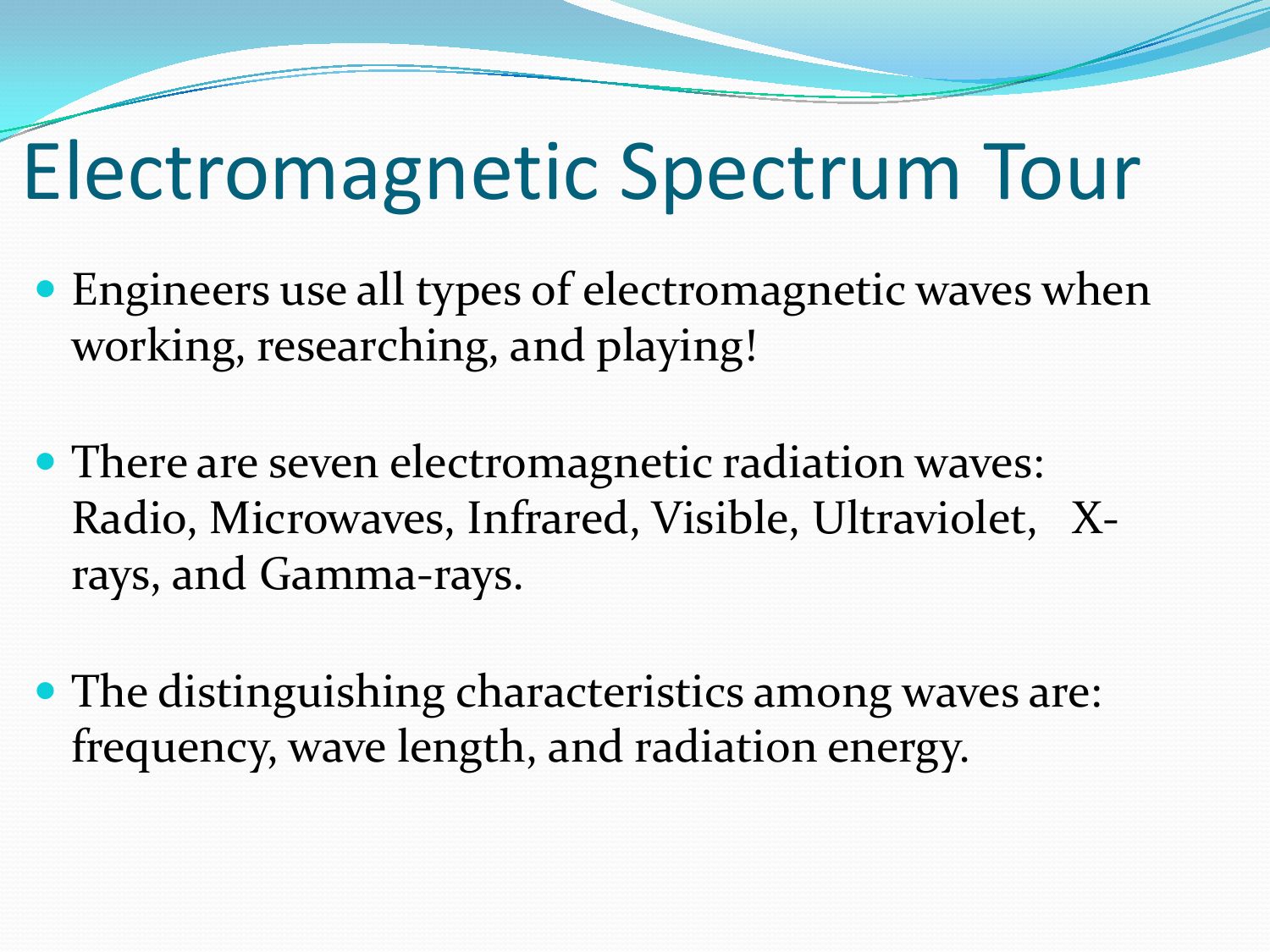#### Electromagnetic Spectrum Tour

- Radar systems use radio waves...why do think that is??
	- Radio waves do not require matter to transport energy; they can transport energy through a vacuum
		- This makes it possible for satellites to use radars to detect objects outside the Earth's atmosphere
	- Radio waves travel at constant speed through a vacuum called the speed of light.
		- This is very useful when doing ranging calculations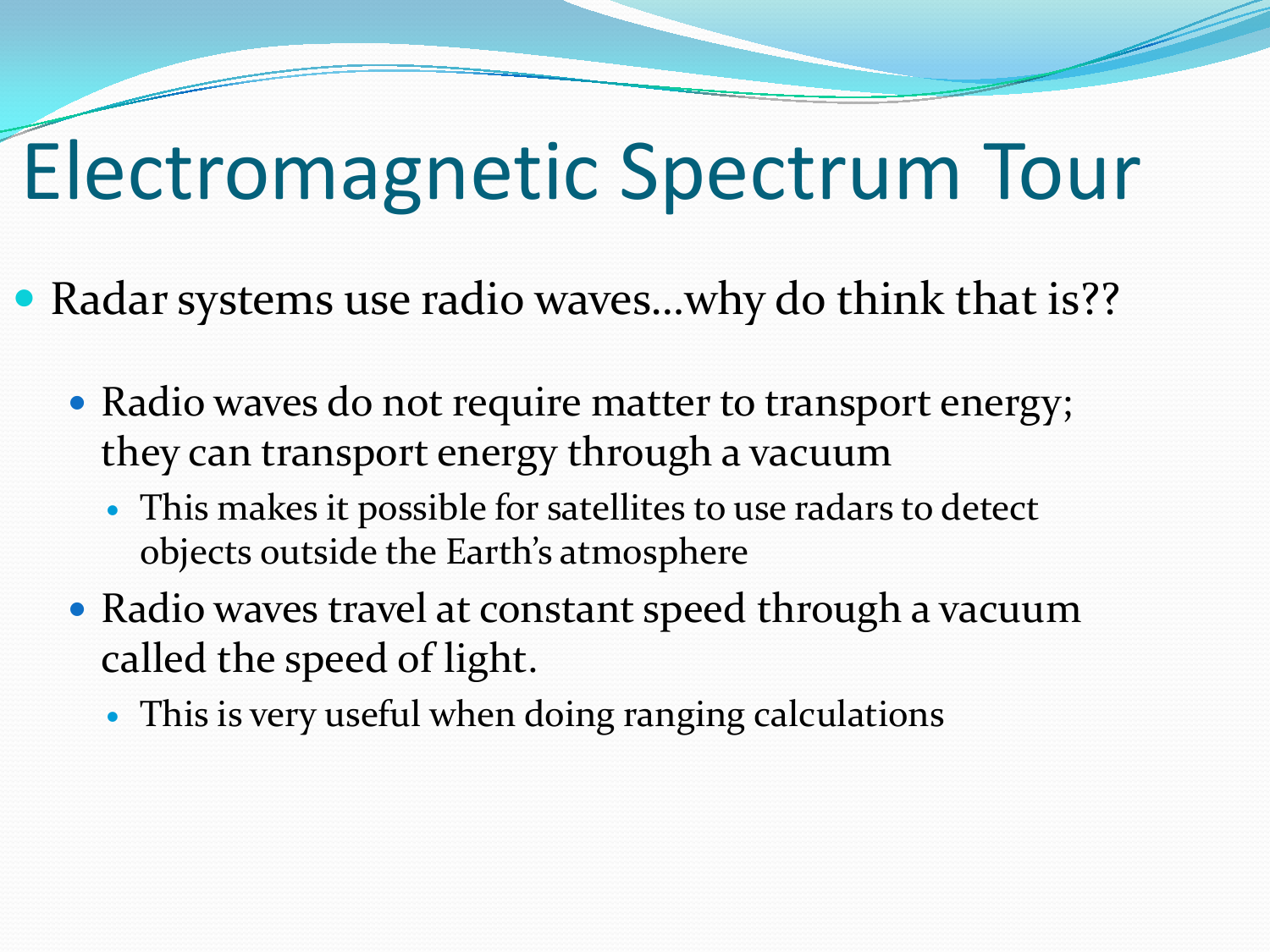#### THE ELECTROMAGNETIC SPECTRUM



[Electromagnetic Spectrum Multimedia](http://missionscience.nasa.gov/ems/emsVideo_01intro.html)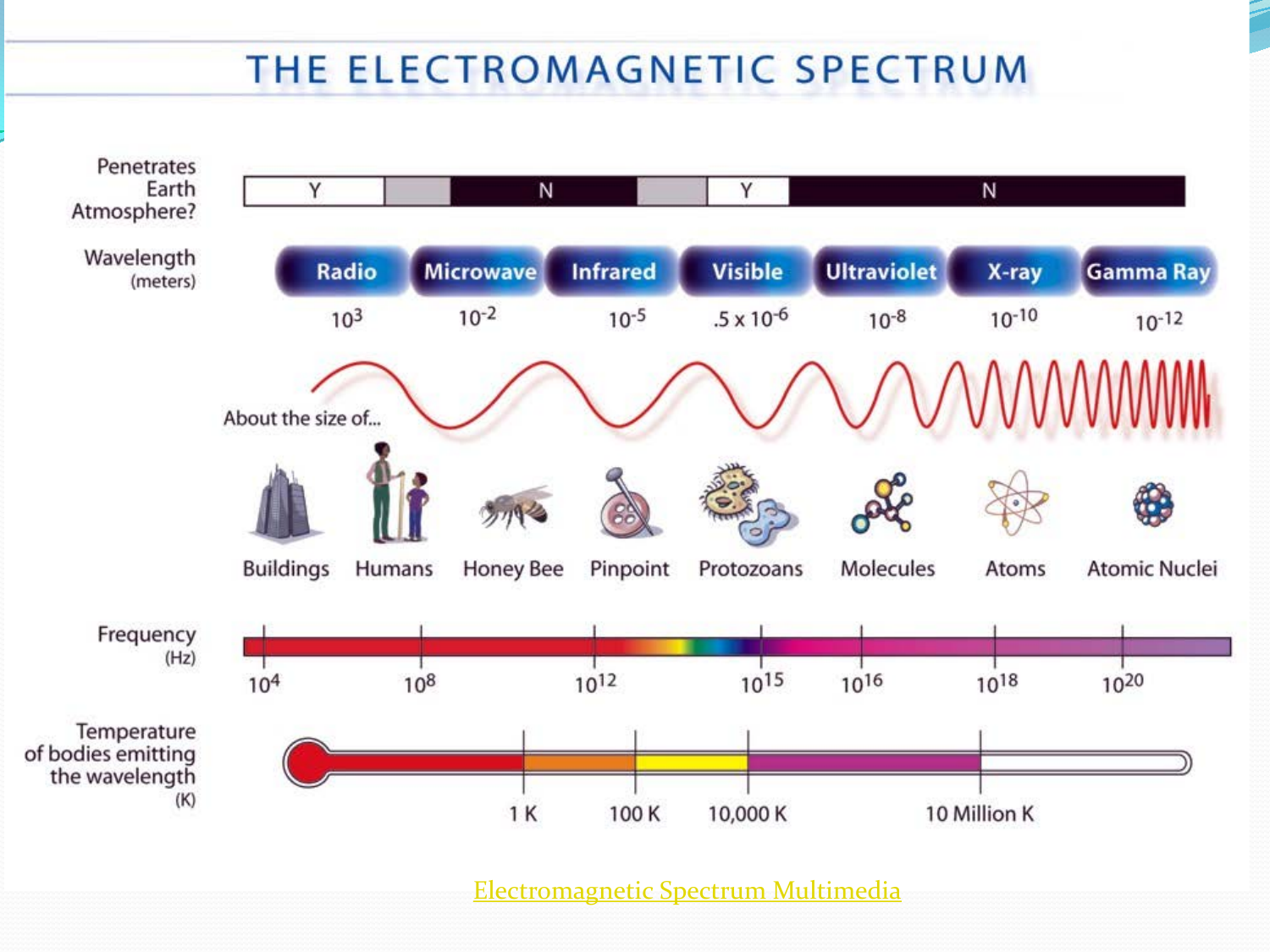## Radio Detection And Ranging

- RADAR = **Ra**dio **D**etection **A**nd **R**anging system
- The Radar system detects targets by reflected electromagnetic energy
- The Radar system is composed of a transmitter, receiver, antenna, and display.
- The transmitter produces rf (radio frequency) pulses of energy.
- The antenna propagates the produced rf pulses.
- The receiver captures, amplifies, and demodulates the backscatters.
- The Radar image is displayed on the indicator.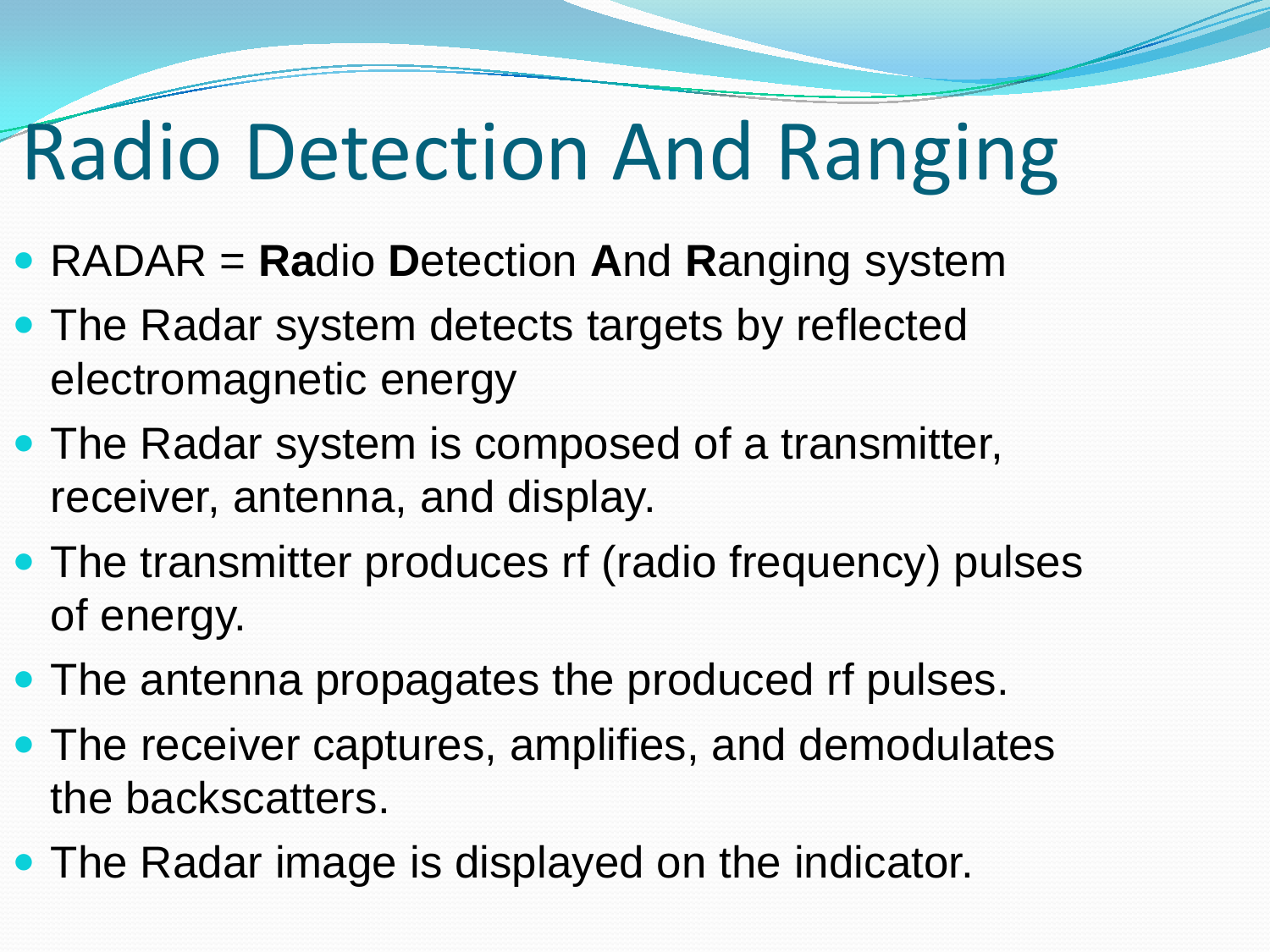## SAR vs. ISAR

- SAR = Synthetic Aperture Radar
	- The beaming radar antenna is mounted onto a flying platform and sends radio waves to the ground targets.
- ISAR = Inverse Synthetic Aperture Radar
	- The beaming radar antenna is stationary and sends radio waves to the moving target.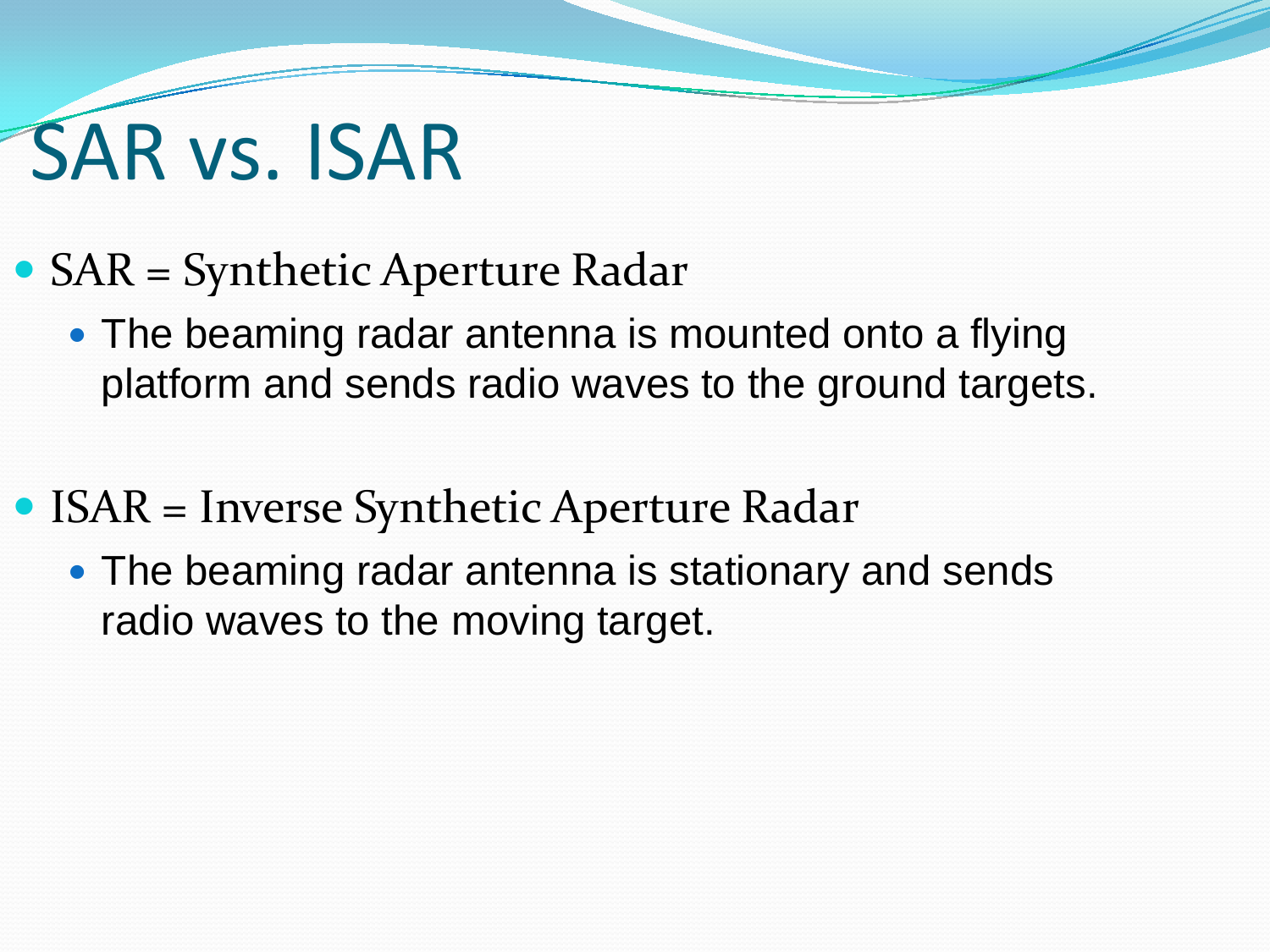# SAR vs. ISAR



SAR Multimedia - [Launch Interactive](http://www.pbs.org/wgbh/nova/military/imaging-radar.html)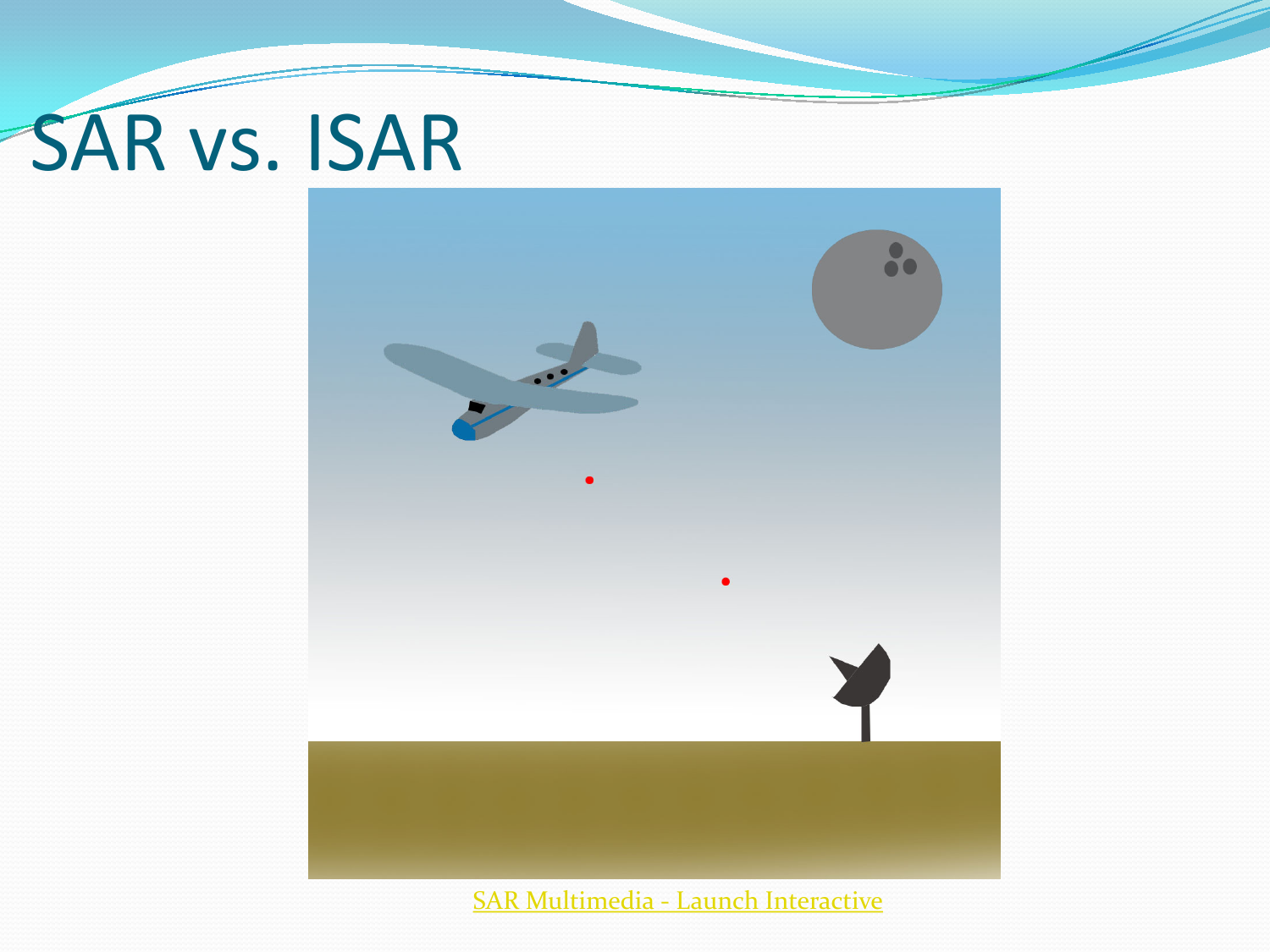## Applications in Geometry

- Essentially Radar systems are distance calculating devices.
- We can use Pythagorean Theorem to calculate distances.
- Pythagorean Theorem:
	- $a^2 + b^2 = c^2$  where a, b are the short legs and c is the hypotenuse of a right triangle.

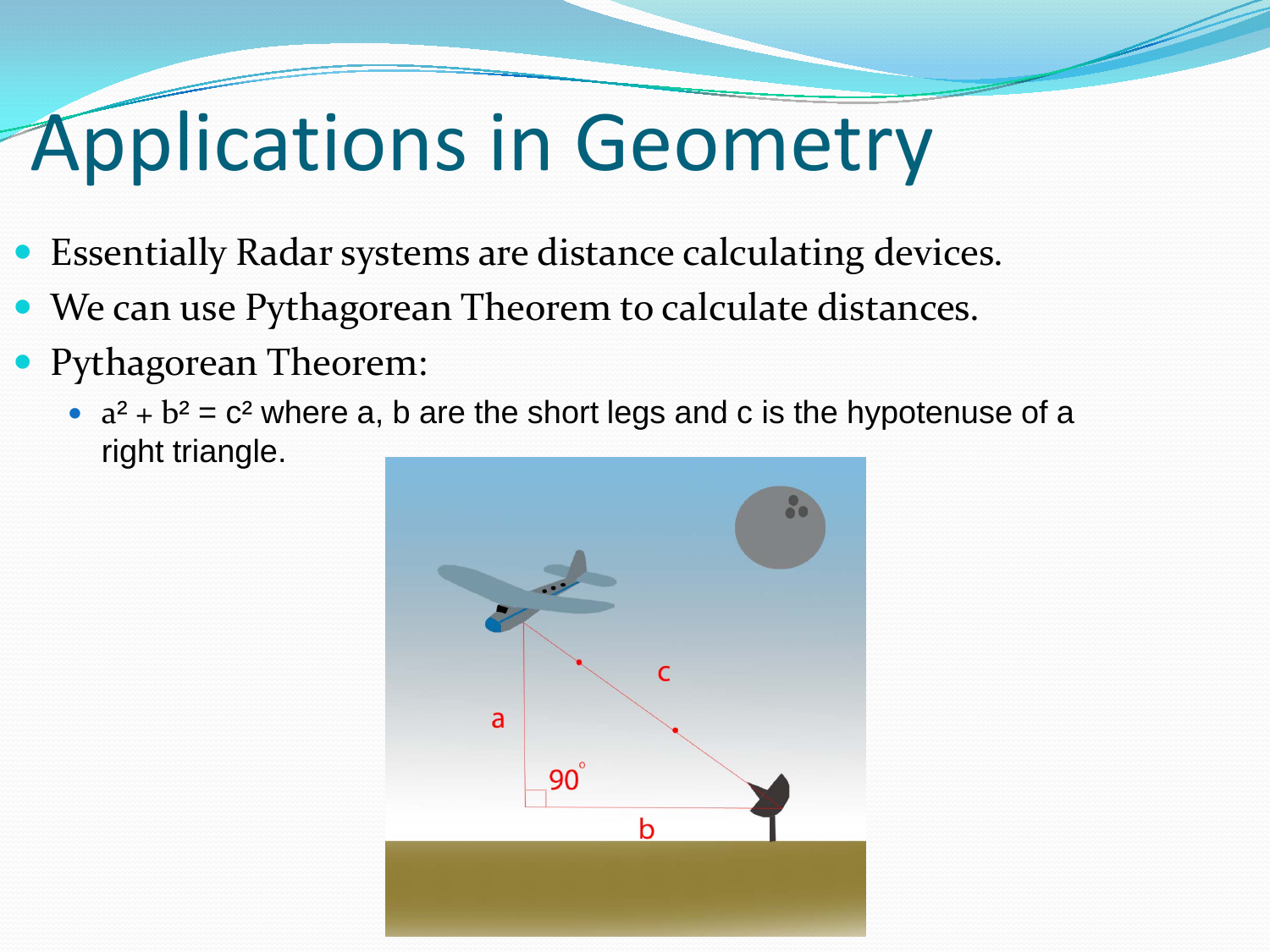#### Rise to the Challenge

• Pretend you are an engineer working with NASA aviation. Under time and funding constraints, NASA has asked you to construct, calibrate, and evaluate their latest Radar system design. The functional prototype, the radar calibration results in graphical and tabular form, and the distance evaluation results are due in 4 days!